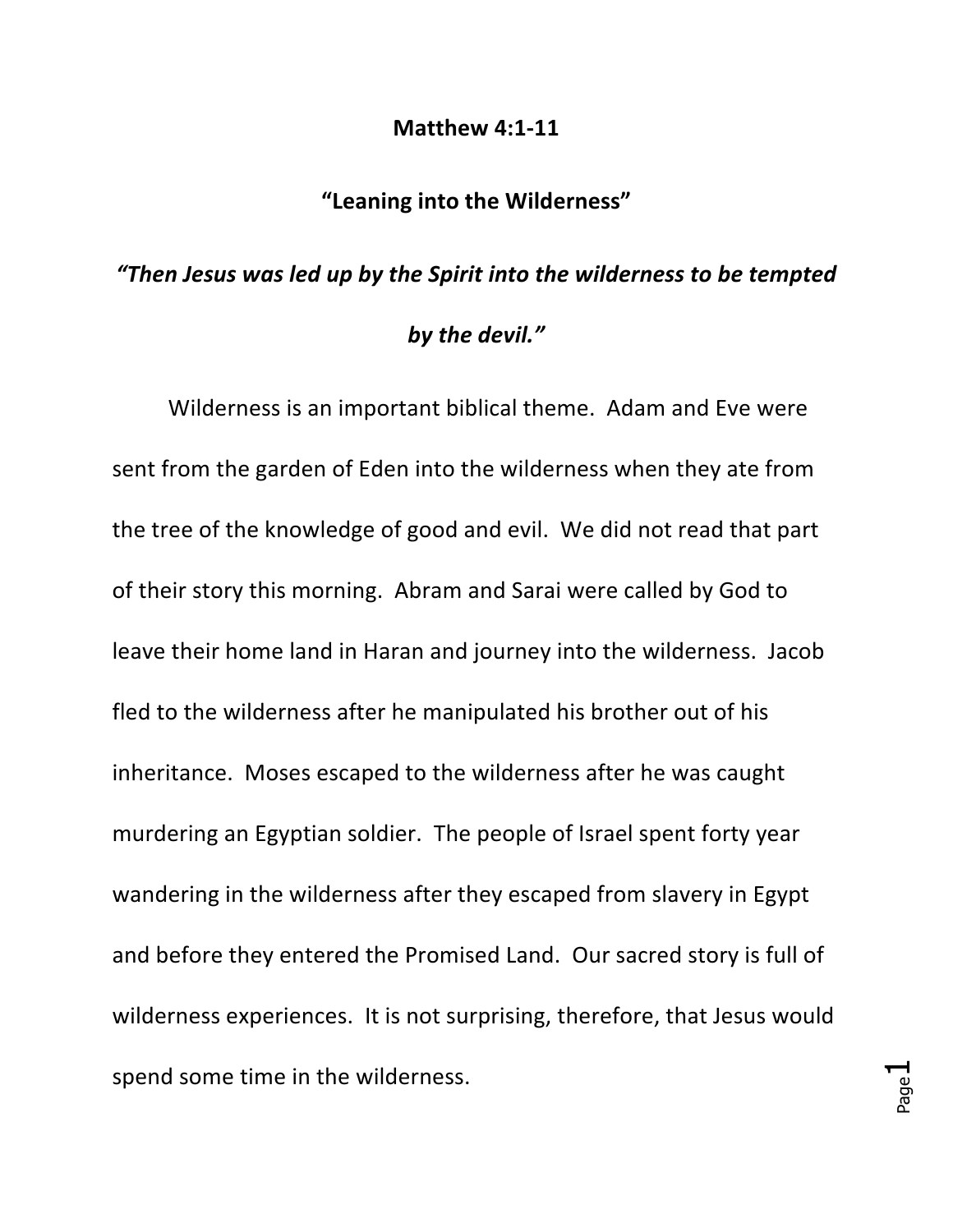In our sacred story wilderness is always a place of spiritual discovery. It is always a place where one encounters the Holy. It was in the wilderness that Moses encountered the burning bush and learned God's name; "I am who I am," or Yahweh. It was in the wilderness that Jacob discovered the entrance to heaven. Jacob declared after his dream about angels ascending and descending a stairway to heaven; "Surely the Lord is in this place  $-$  and I did not know it!" Elijah and Jonah each had an encounter with God in the desert. In today's story, Jesus finds the strength to resist the challenges of the devil and the clarity he needs to begin his ministry during his sojourn in the wilderness. Immediately following his time in the wilderness, we read, "Jesus began to proclaim, "Repent, for the kingdom of God has come near." 

The wilderness is not just a place of scarcity, of uncertainty, of testing and of wild animals. God is also found in the wilderness. Our passage comes to us today to invite us to follow Jesus into the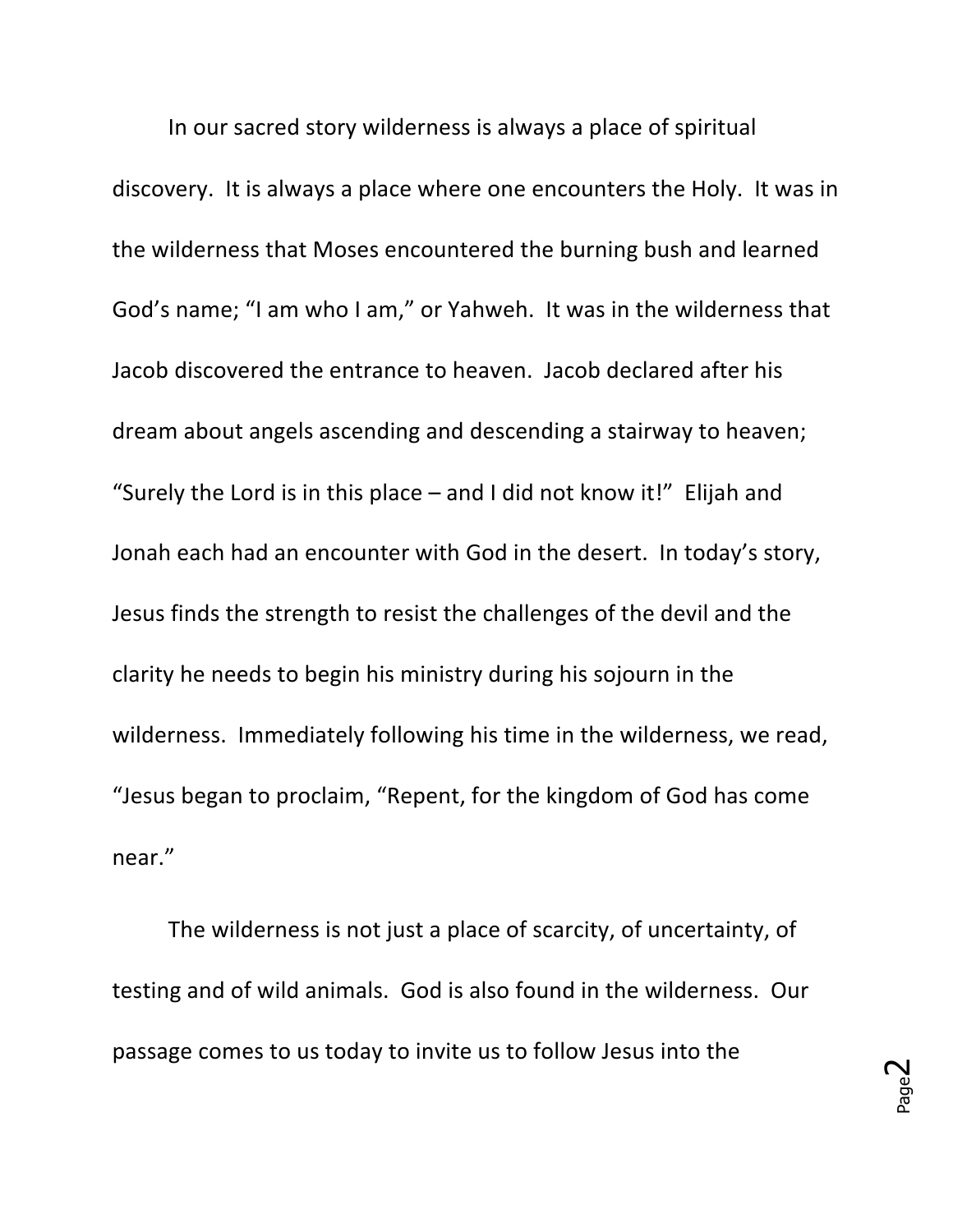wilderness  $-$  to lean into wilderness and to be open to an encounter with the Holy.

For those of us who live in Northern Ontario the concept of wilderness conjures up a very different set of images than it did for the people of Israel and those first followers of Jesus. For them, wilderness was a desert. It was a place of extremes; cold nights and hot days. The wilderness was a place of scarcity. There was never enough food or water. It was a place where one could easily get lost because there were very few markers in the desert to show you the way. The desert was also a place filled with danger, like wild animals and unscrupulous people. It is also a place of isolation and loneliness.

As northerners, we do not see the wilderness as a desert. For most of us, the wilderness is a beautiful place; full of rivers, lakes and rocks. Many of us spend our summers at our camps on the edge of the wilderness. For us, the wilderness is a place of abundance rather than scarcity. The lakes are full of fish and our camps are overflowing with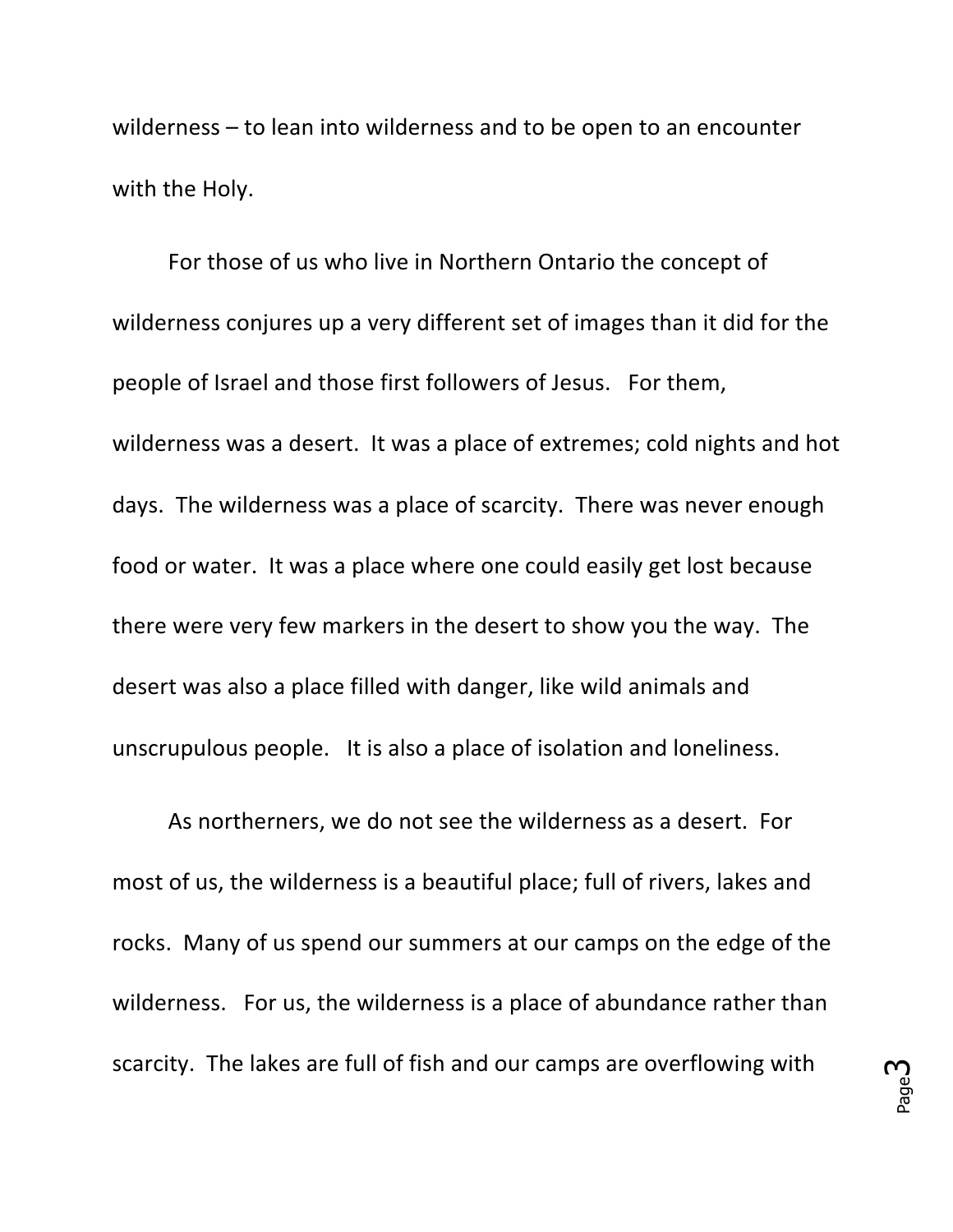happy family memories. From this perspective, it is easy to believe that God is present in the wilderness.

But, the wilderness that we know can also be for us a place where one can easily get lost, especially if we stray too far from the path. It can also be a place of danger. Like the desert, the wilderness that surrounds us is also full of wild animals and potential hazards. It can be fatal if you don't know what kind of mushrooms to eat or you are unaware of the dangerous rapids up ahead on the river you are canoeing. The point of our sacred story is that no matter how we picture wilderness it is an important part of our ongoing journey of faith and God can be found there. Wilderness is a metaphor of a place of danger, of uncertainty, of scarcity, of isolation and loneliness.

As we begin our journey into the season of Lent our sacred story invites us to embrace the wilderness. No matter how hard we try, we cannot escape the wilderness. The key is learning to lean into the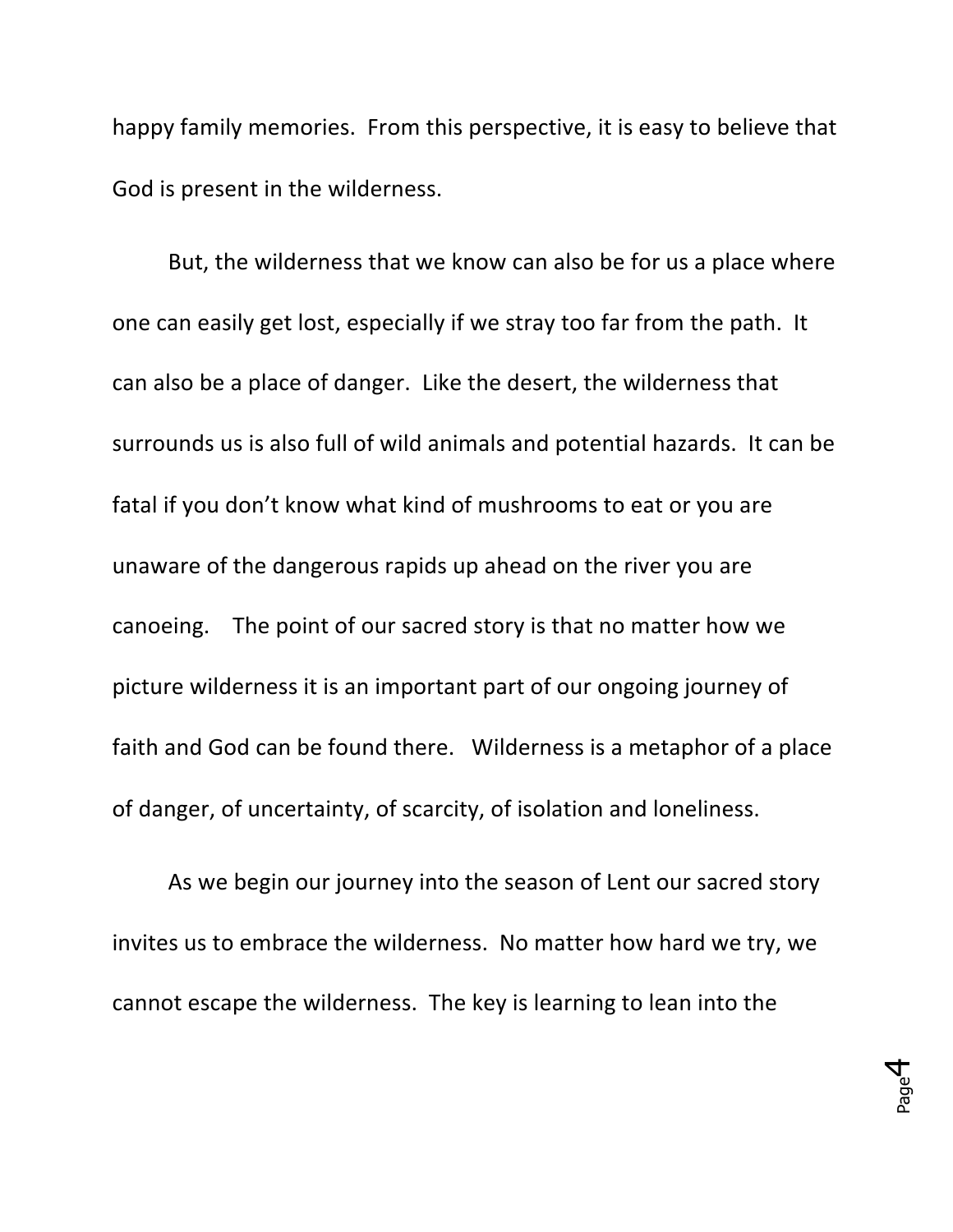wilderness and discover where God is  $-$  to find the well hidden somewhere in the desert of our lives.

I think of my mother. Her hip is mending and she is gradually learning to become more mobile. But, she has just sold her home and she is now in between addresses. She is uncertain where the next stage of her journey will be lived. Her children have invited her, or forced her (depending on who you ask), to move to Thunder Bay. She has also given up her car which was an important source of pride and independence. Now someone must take her wherever she wants to go. Thus, she finds herself in a wilderness. I imagine there are a few of you gathered here today who know exactly what my mom is going through. You have made the same journey to the same wilderness. I pray that my mother will find the well that is hidden in her desert.

I have no idea what your wilderness looks like, but very few of us make it through this life without a few side trips into the wilderness. My prayer is that we might learn how to gently lean into our wilderness